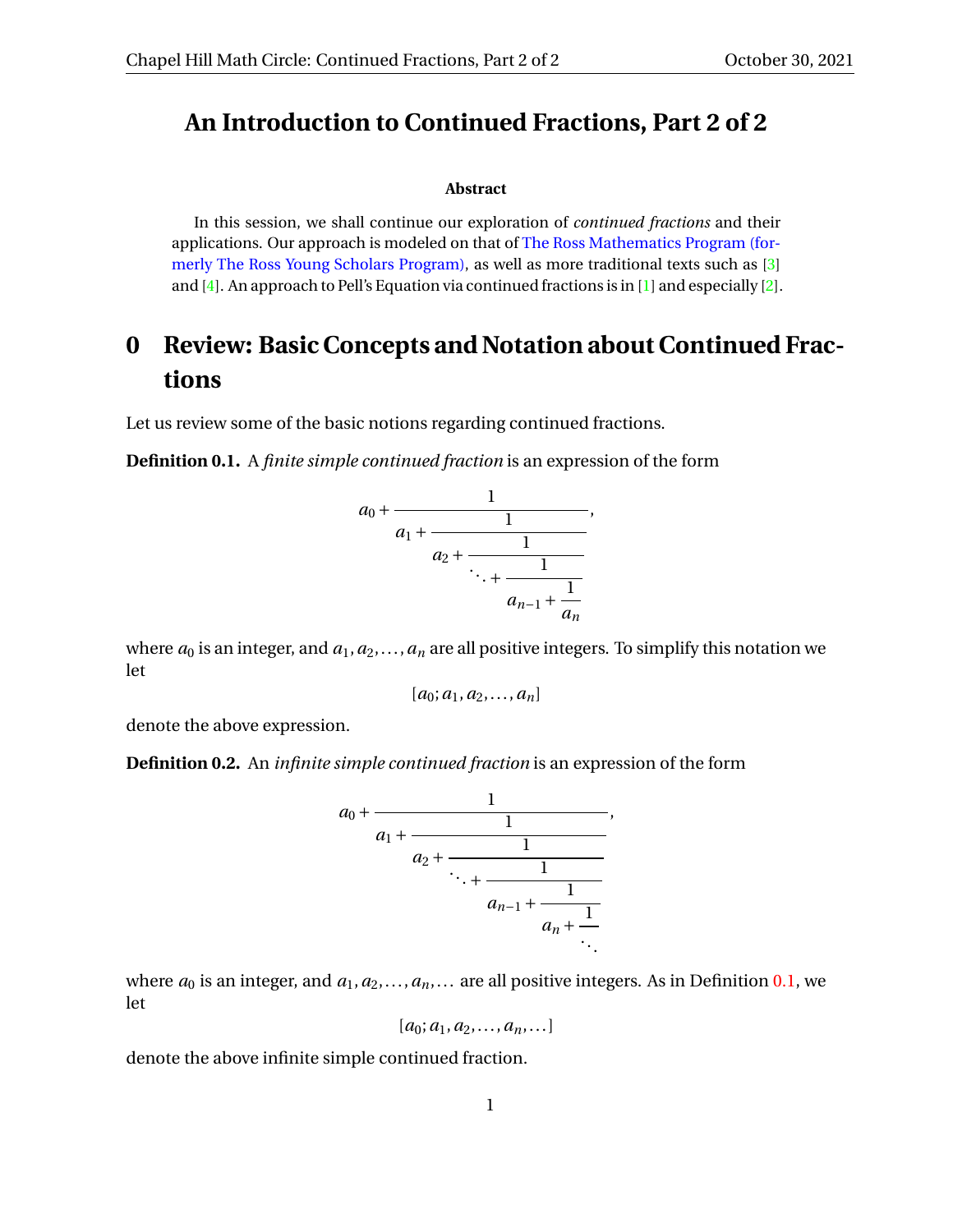The "simple" in "simple continued fraction" refers to the fact that all the numerators in this expression are equal to 1. Since we shall be considering *only* simple continued fractions, we consider "simple" to be implicit in the discussion below.

**Definition 0.3.** Let  $\alpha := [a_0; a_1, a_2, \dots, a_n, \dots]$  be an infinite simple continued fraction. We say that  $\alpha$  is *periodic* if the sequence eventually repeats. That is,  $\alpha$  is periodic if and only if it is of the form

 $[a_0; a_1, \ldots, a_k, a_{k+1}, \ldots, a_m, a_{k+1}, \ldots, a_m, \ldots].$ 

We denote a periodic infinite continued fraction as above by

$$
[a_0;a_1,\ldots,a_k,\dot{a}_{k+1},\ldots,\dot{a}_m]
$$

or

 $[a_0; a_1, \ldots, a_k, \overline{a_{k+1}, \ldots, a_m}].$ 

**Definition 0.4.** Let  $\alpha$  be either a simple finite continued fraction or an infinite simple con-tinued fraction as in Definitions [0.1](#page-0-0) and [0.2.](#page-0-1) Further, let *k* be an integer with  $0 \le k \le n$ . Then the  $k$ th *convergent* to  $\alpha$  is the finite continued fraction

$$
\alpha_k := [a_0; a_1, \ldots, a_k].
$$

**Definition 0.5.** Let  $\alpha$  be either a finite or infinite simple continued fraction as above. Then the *magic table* for *α* is an array of the form

|  |                                                                                                            | $a_0 \mid a_1 \mid a_2 \mid a_3 \mid a_4 \mid a_5$ |  |                       |
|--|------------------------------------------------------------------------------------------------------------|----------------------------------------------------|--|-----------------------|
|  |                                                                                                            |                                                    |  |                       |
|  | $\mid$ 1 $\mid$ 0 $\mid\mid$ $Q_{0} \mid$ $Q_{1} \mid$ $Q_{2} \mid$ $Q_{3} \mid$ $Q_{4} \mid$ $Q_{5} \mid$ |                                                    |  | $  \cdot \cdot \cdot$ |

The  $P_j$  and  $Q_j$  are integers defined by the following recurrence relations:

| $P_{-2} := 0$                  | $Q_{-2} := 1$                   |
|--------------------------------|---------------------------------|
| $P_{-1} := 1$                  | $Q_{-1} := 0$                   |
| $P_0 := a_0$                   | $Q_0 := 1$                      |
| $P_k := a_k P_{k-1} + P_{k-2}$ | $Q_k := a_k Q_{k-1} + Q_{k-2}.$ |

Explicitly, we have

|                | a <sub>0</sub> | $\mu_1$ | a            | aз                                                     | $a_{\scriptscriptstyle\Lambda}$ | a5             |          |
|----------------|----------------|---------|--------------|--------------------------------------------------------|---------------------------------|----------------|----------|
| $\overline{0}$ | $a_0$          |         |              | $ a_1P_0+1 $ $a_2P_1+P_0 $ $a_3P_2+P_1 $ $a_4P_3+P_2 $ |                                 | $a_5P_4 + P_3$ | $\cdots$ |
|                |                | $a_1$   | $a_2Q_1+Q_0$ | $a_3Q_2+Q_1$                                           | $ a_4Q_3+Q_2 $                  | $a_5Q_4 + Q_3$ | $\cdots$ |

**Example 0.6.** Let  $\alpha := [3; 1, 2, 4]$ . Then the magic table for  $\alpha$  is

|   |   | 3 |   | ባ<br>∠ | 4  |
|---|---|---|---|--------|----|
| 0 |   | 3 | 4 |        | 48 |
|   | 0 |   |   | 3      | 13 |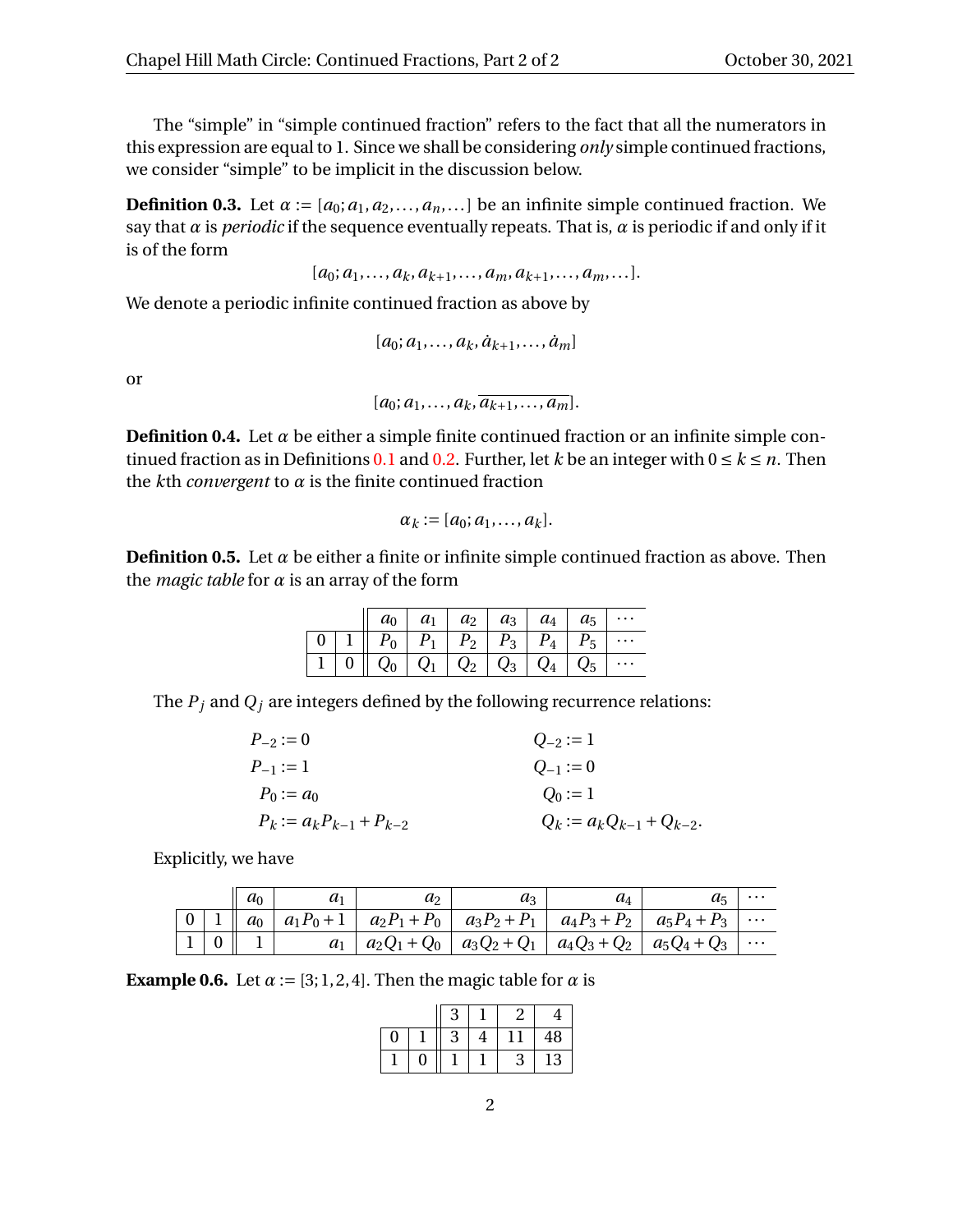## **1 Recapitulation: Continued Fractions and the Magic Table**

The magic table allows us to compute convergents, as well as having other interesting properties. These appeared as exercises in Section 2 of the previous worksheet, and we repeat them here as a list of propositions which will be useful later. (Many can be proven using mathematical induction, a proof technique explained in the accompanying supplement.)

*Note:* Feel free to try to prove these exercises, of course! But for this session, the priority is to understand these results enough to use them in proving other results.

**Proposition 1.1.** *Prove that for any continued fraction* [ $a_0$ ;  $a_1$ ,  $a_2$ ,..., $a_n$ ], we have  $Q_0 \ge 1$ , *Q*<sup>1</sup> ≥ 1*, Q*<sup>2</sup> ≥ 2*, Q*<sup>3</sup> ≥ 3*, Q*<sup>4</sup> ≥ 5*, and in general, Q<sup>n</sup>* > *Qn*−<sup>1</sup> *and Q<sup>n</sup>* > *n* + 1 *for all n* ≥ 3*. (Can you provide an even better lower bound for Qk?)*

**Proposition 1.2.** *Let* [*a*0;*a*1,*a*2,...,*an*] *be a continued fraction. Prove that for each integer k with*  $1 \leq k \leq n$ *, we have* 

$$
\det\begin{bmatrix} P_{k-1} & P_k \ Q_{k-1} & Q_k \end{bmatrix} := P_{k-1}Q_k - Q_{k-1}P_k = (-1)^k.
$$
 (1)

**Proposition 1.3.** Let  $[a_0; a_1, a_2, \ldots, a_n]$  be a continued fraction. Prove that for each integer k *with*  $1 \leq k \leq n$ *, we have* 

$$
\det\begin{bmatrix} P_{k-2} & P_k \ Q_{k-2} & Q_k \end{bmatrix} := P_{k-2}Q_k - Q_{k-2}P_k = (-1)^{k-1}a_k.
$$
 (2)

**Proposition 1.4.** *Let*  $\alpha := [a_0; a_1, \ldots, a_n]$  *be a continued fraction. Prove that*  $\alpha = \frac{P_n}{Q_n}$  $\frac{F_n}{Q_n}$ *;* that is, *prove that the continued fraction α is recovered as the quotient entries under index n in the magic table. Moreover, prove that*  $\frac{P_n}{Q_n}$  *is already in lowest terms.* 

**Proposition 1.5.** *Prove that for all k for which the quantity makes sense,*

$$
\left| \frac{P_k}{Q_k} - \frac{P_{k+1}}{Q_{k+1}} \right| = \frac{1}{Q_k Q_{k+1}} \le \frac{1}{Q_k^2}.
$$
\n(3)

**Proposition 1.6.** *Let*  $\alpha := [a_0; a_1, \dots, a_n]$  *be a finite continued fraction. Prove that for each k <i>and*  $\alpha_k := [a_0; a_1, \ldots, a_k]$ *, we have* 

$$
\alpha_0 < \alpha_2 < \alpha_4 < \cdots < \alpha < \cdots < \alpha_5 < \alpha_3 < \alpha_1. \tag{4}
$$

We also computed certain real numbers, given their infinite continued fractions. Con-We also computed certain real numbers, given their infinite continued fractions. Con-<br>versely, given real numbers of the form  $\sqrt{d}$ , where  $d$  is a positive integer that is not a perfect square, we computed their infinite continued fractions. For the latter, we noted certain interesting properties of the associated magic table.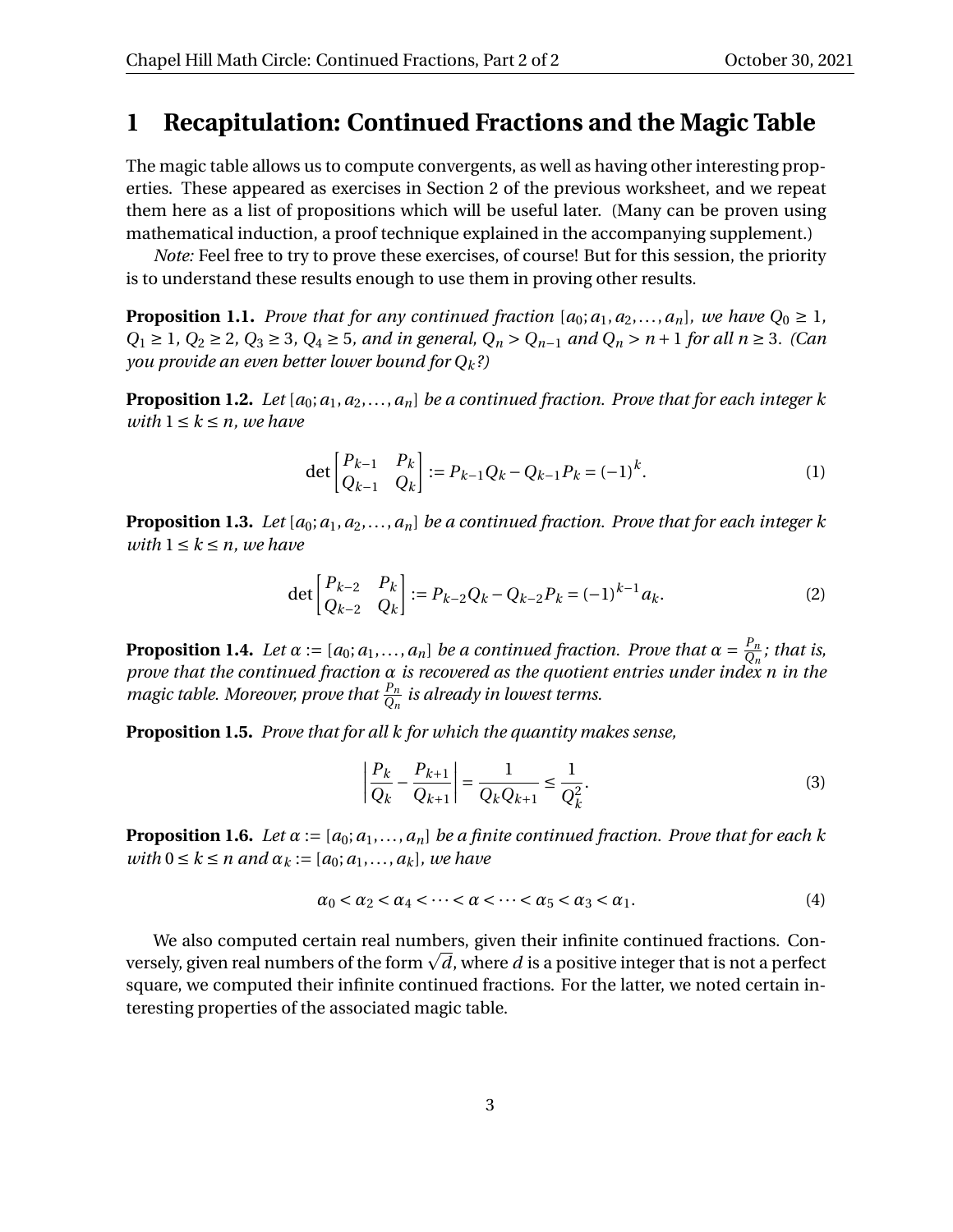**Example 1.7.** Assuming convergence, compute the value for the infinite continued fraction  $a := [1;1,1,...] = [1;1]$ . Construct the magic table, and compute the first few entries. *Solution:* Note that  $\alpha = [1;1,1,\ldots] = [1;\alpha]$ , so we have  $\alpha = 1 + \frac{1}{\alpha}$  $\frac{1}{\alpha}$ . Solving for *α*, we obtain the quadratic equation  $\alpha^2 - \alpha - 1 = 0$ . By the quadratic equation, this has the two roots  $\frac{1 \pm \sqrt{5}}{2}$ n, this has the two roots  $\frac{1 \pm \sqrt{5}}{2}$ . Since  $\alpha > 0$ , we must choose the positive root, whence  $\alpha = \frac{1+\sqrt{5}}{2}$  $\Box$  $\frac{1}{2}$ .

**Example 1.8.** Compute the infinite continued fraction expansion for  $\sqrt{41}$ . For the first few columns of its magic table, compute the values  $P_k^2$  $k^2 - 41Q_k^2$ *k* .

columns of its magic table, compute the values  $P_k - 41Q_k$ .<br>Solution: Following the usual algorithm, we obtain  $\sqrt{41} = [6;2,2,12]$ . Our associated magic table is thus

|  |   |     |                |     |     |      | ני ו  | $\sim$ $\sim$ $\sim$ |
|--|---|-----|----------------|-----|-----|------|-------|----------------------|
|  |   | פ ו | 32             | 397 | 826 | 2049 | 25414 | $\cdots$             |
|  |   |     | $\overline{5}$ | 62  | 129 | 320  | 3969  | $\cdots$             |
|  | ◡ | J   |                | J   | 'N  |      |       | $\cdots$             |

Note that although the values of  $P_k$  and  $Q_k$  grow large very rapidly, the values of  $P_k^2$  $k^2 - 41Q_k^2$ *k* remain bounded.

## **2 Linear Diophantine Equations**

Using some of the results from Section 0, we can show how to use continued fractions to solve certain Diophantine equations. These are equations where admissible solutions are either all integers or (depending on context) all rational numbers.

We repeat the following exercises, which appeared in Section 2 of the previous session's worksheet.

2.1 Let *a*,*b* be positive integers. If  $gcd(a, b) = 1$ , describe a method guaranteed to produce integers *x*, *y* such that  $ax + by = 1$ . More generally, if  $gcd(a, b) = d$ , how can we produce integers *x*, *y* such that  $ax + by = d$ ?

2.2 Let *a*, *b* be positive integers. If  $d := \gcd(a, b)$ , then describe a method to find integers *x* and *y* such that  $ax + by = d$ .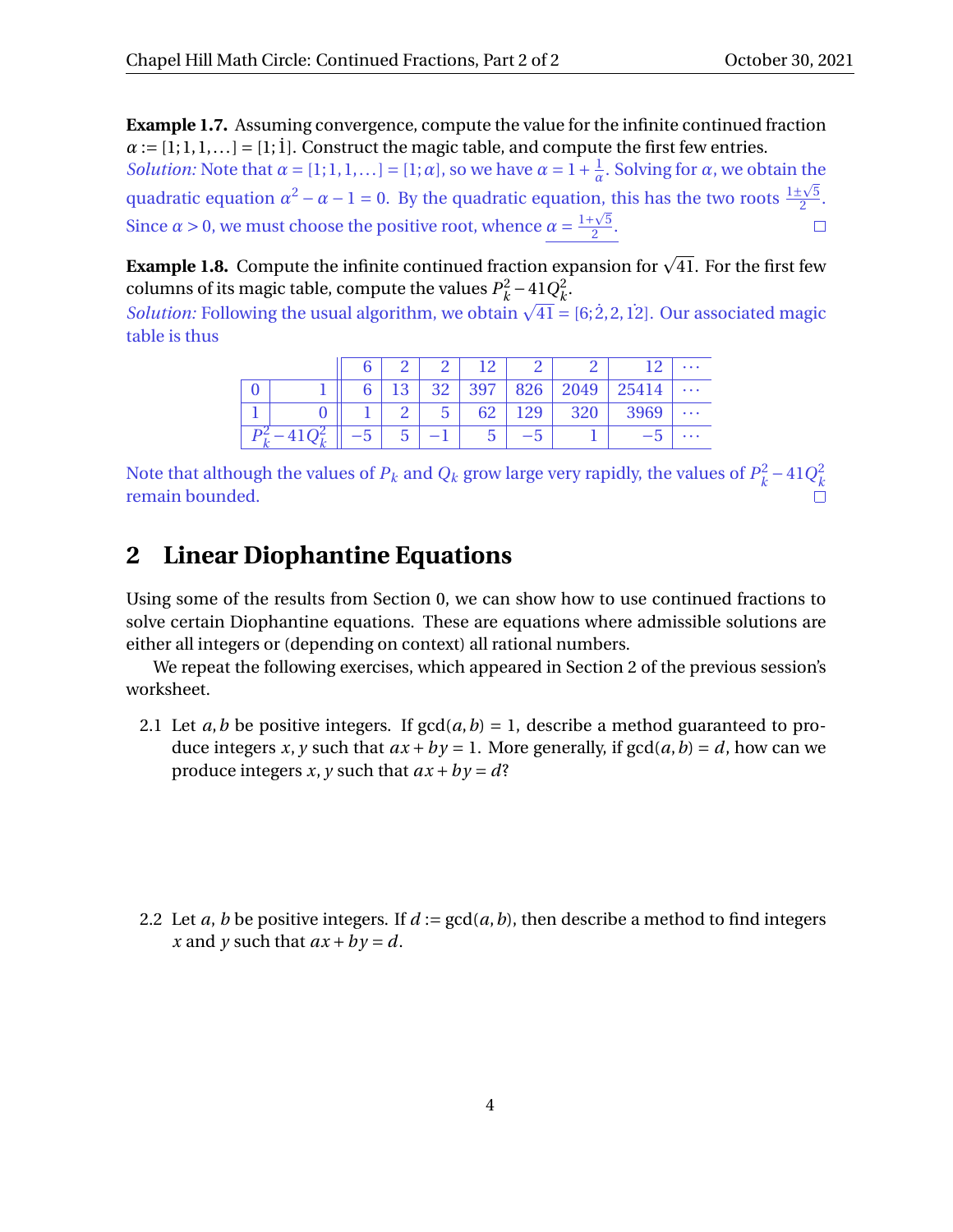2.3 Let *a*, *b*, and *c* be arbitrarily given integers. Provide, with justification, a set of criteria for which the equation

 $ax + by = c$ 

has a solution such that *x* and *y* are both integers.

2.4 Let *a* and *m* be integers, with *m* > 1. We say that *x* is the *multiplicative inverse of a modulo m* if and only if *x* is an integer and  $ax \equiv 1 \pmod{m}$ . (For those unfamiliar with modular arithmetic: this means that *ax* − 1 is divisible by *m*.) *Important:* note that *x* must itself be an integer!

Fix an integer *m* > 1. Give a complete characterization of all integers *a* such that *a* has a multiplicative inverse modulo *m*. For those *a* admitting a multiplicative inverse modulo *m*, provide a method for computing such a multiplicative inverse.

2.5 Compute, if possible, the following multiplicative inverses modulo *m* for *a*:

(a) 
$$
a := 4, m := 17
$$

(b)  $a := 43, m := 257$ 

(c) *a* := 17, *m* := 119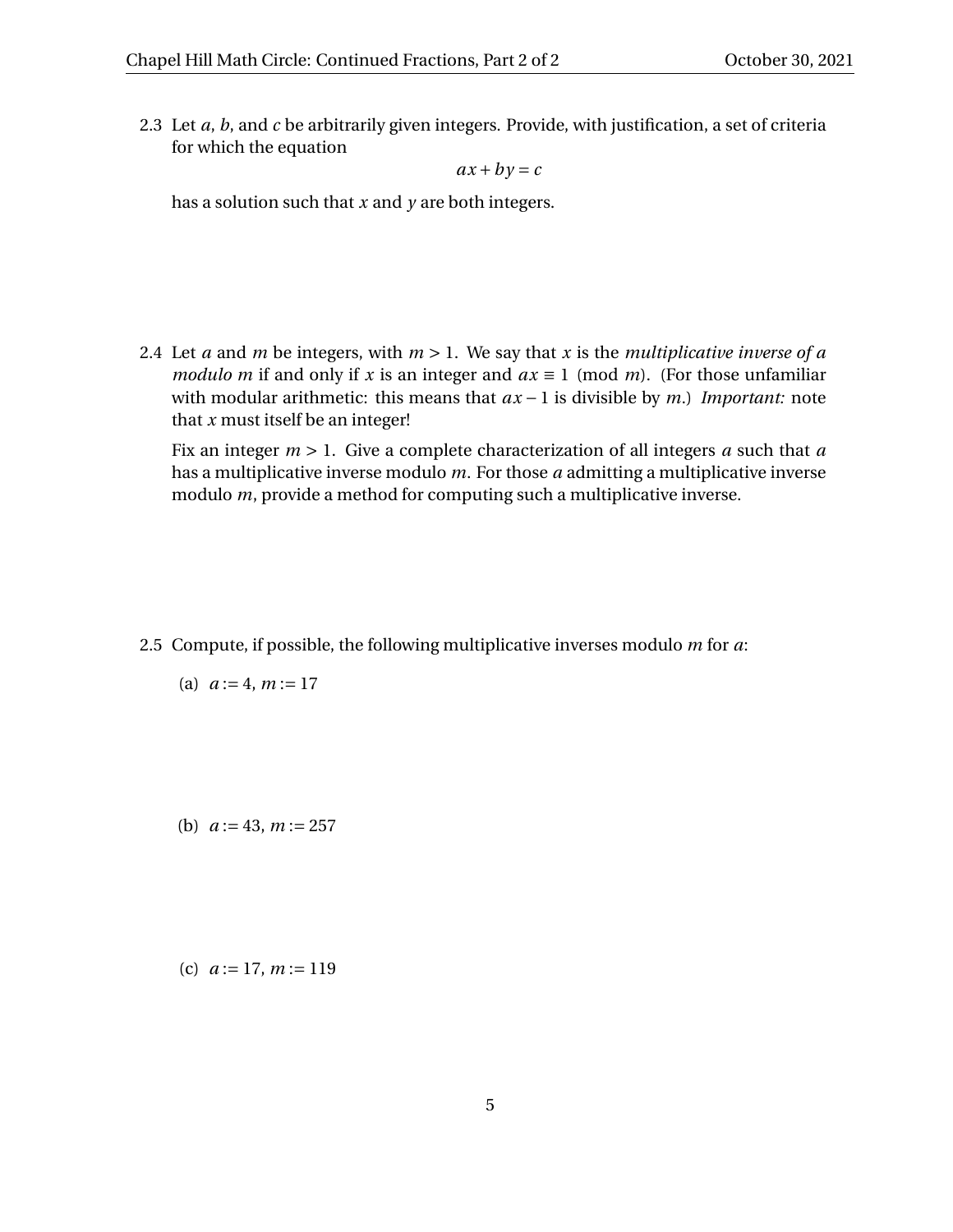2.6 Let  $a_1, \ldots, a_k$ , *c* be integers. When can we solve the Diophantine equation

$$
a_1x_1 + a_2x_2 + \cdots a_kx_k = c
$$

for integers  $x_1, \ldots, x_k$ ? For those cases where a solution exists, describe an algorithm for producing at least one solution.

#### **3 Rational Approximations**

One nice property of continued fractions is that their convergents provide very good rational approximations to given real numbers. This is useful in its own right. Moreover, using these properties, we will show that another family of Diophantine equations can be solved using continued fractions.

3.1 Let  $\alpha$  be an irrational real number. Then for all nonnegative integers  $n$ , we have

$$
\left| \alpha - \frac{P_n}{Q_n} \right| < \frac{1}{Q_n^2}
$$

.

*Note:* A priori, we could expect that

$$
\left|\alpha - \frac{P_n}{Q_n}\right| \le \frac{1}{2Q_n}.
$$

Being able to approximate  $\alpha$  to within the *square* of the denominator of the convergent is a considerable improvement over this initial worst-case scenario.

3.2 Let  $\alpha$  be a real number, and let  $\frac{P_{n-1}}{Q_{n-1}}, \frac{P_n}{Q_n}$  $\frac{P_n}{Q_n}$  be consecutive convergents to *α*. Then

$$
\left|\alpha-\frac{P_n}{Q_n}\right|<\left|\alpha-\frac{P_{n-1}}{Q_{n-1}}\right|.
$$

That is, as *n* increases, the convergents  $\frac{P_n}{Q_n}$  get closer to  $\alpha$ .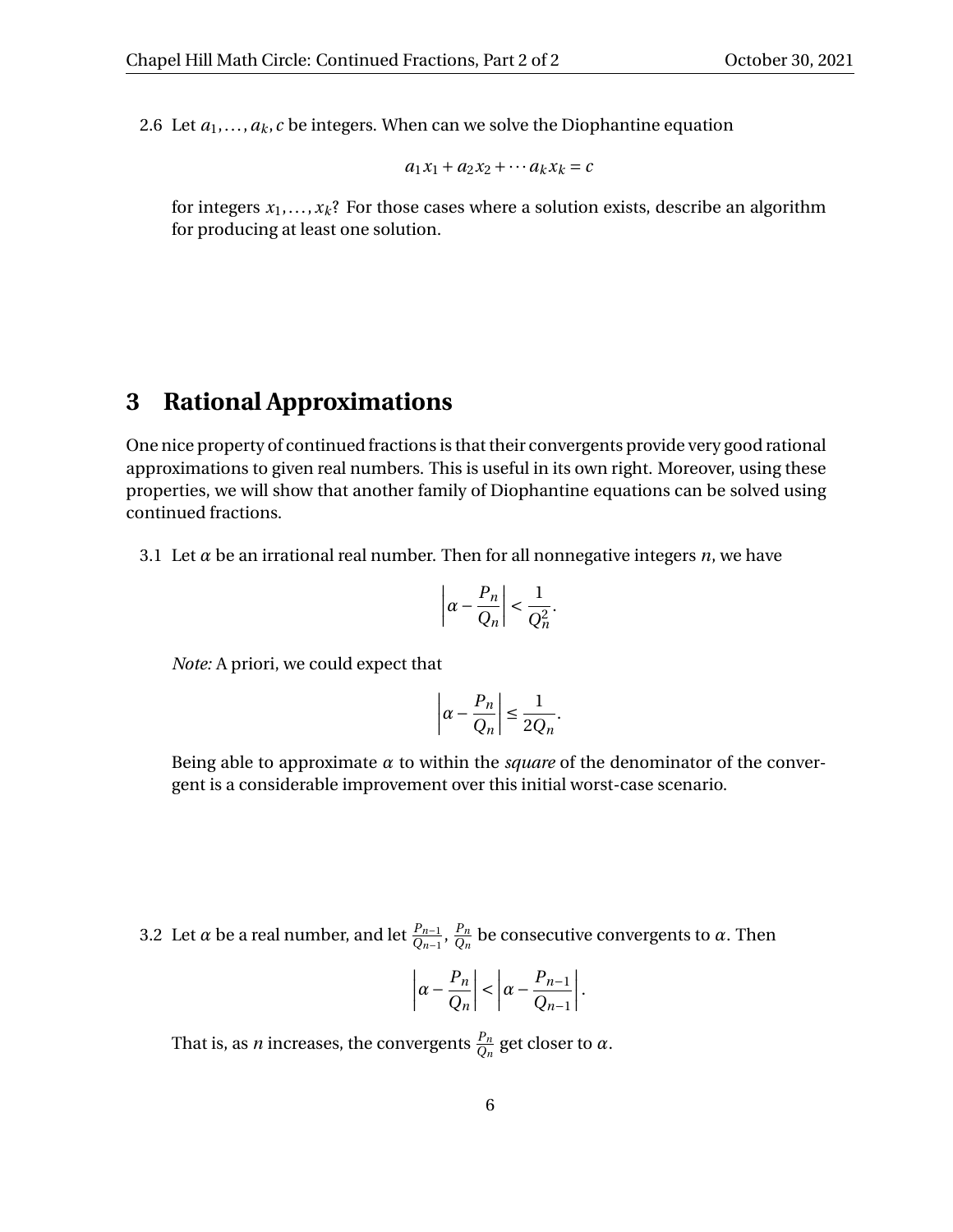3.3 Here, we shall build up to a basic result establishing another sense in which the convergents to *α* are "good" rational approximations to *α*. First, we state the following without proof:

**Theorem 3.1** (Pick's Theorem)**.** *Let P be a simple polygon in the plane, each of whose vertices is a lattice point. (That is, for each vertex V on the boundary of P, both the x- and y-coordinates of V are integers.) Let I denote the number of lattice points in the interior of P, and let B denote the number of lattice points on the boundary. (I.e., B counts the number of lattice points that lie on the edges of the boundary of P.) Then the area A of P is given by the formula*

$$
A = I + \frac{B}{2} - 1.
$$

(a) Let  $(a, b)$  and  $(c, d)$  be points in the plane. Consider the parallelogram *P* whose vertices are  $(0,0)$ ,  $(a, b)$ ,  $(c, d)$ , and  $(a+c, b+d)$ . Then

$$
Area(P) = \left| \det \begin{bmatrix} a & c \\ b & d \end{bmatrix} \right| = |ad = bc|.
$$

(b) Let  $\alpha$  be a real number, and let  $\frac{P_k}{Q_k}$  be a convergent to  $\alpha$ . If  $\frac{P}{Q}$  is any rational number with  $P, Q \in \mathbb{Z}$ ,  $Q > 0$ , and  $\overrightarrow{Q} < Q_k$ , then

$$
\left|\alpha - \frac{P_k}{Q_k}\right| < \left|\alpha - \frac{P}{Q}\right|.
$$

That is, we cannot find a better rational approximation to  $\alpha$  than  $\frac{P_k}{Q_k}$  using a smaller denominator.

<span id="page-6-0"></span>3.4 Let  $\alpha$  be an irrational number. Prove that for infinitely many convergents  $\frac{P_n}{Q_n}$ , we have

$$
\left|\frac{P_n}{Q_n} - \alpha\right| < \frac{1}{2Q_n^2}.
$$

*Hint:* Prove that for any two consecutive convergents, at least one must satisfy this stronger condition.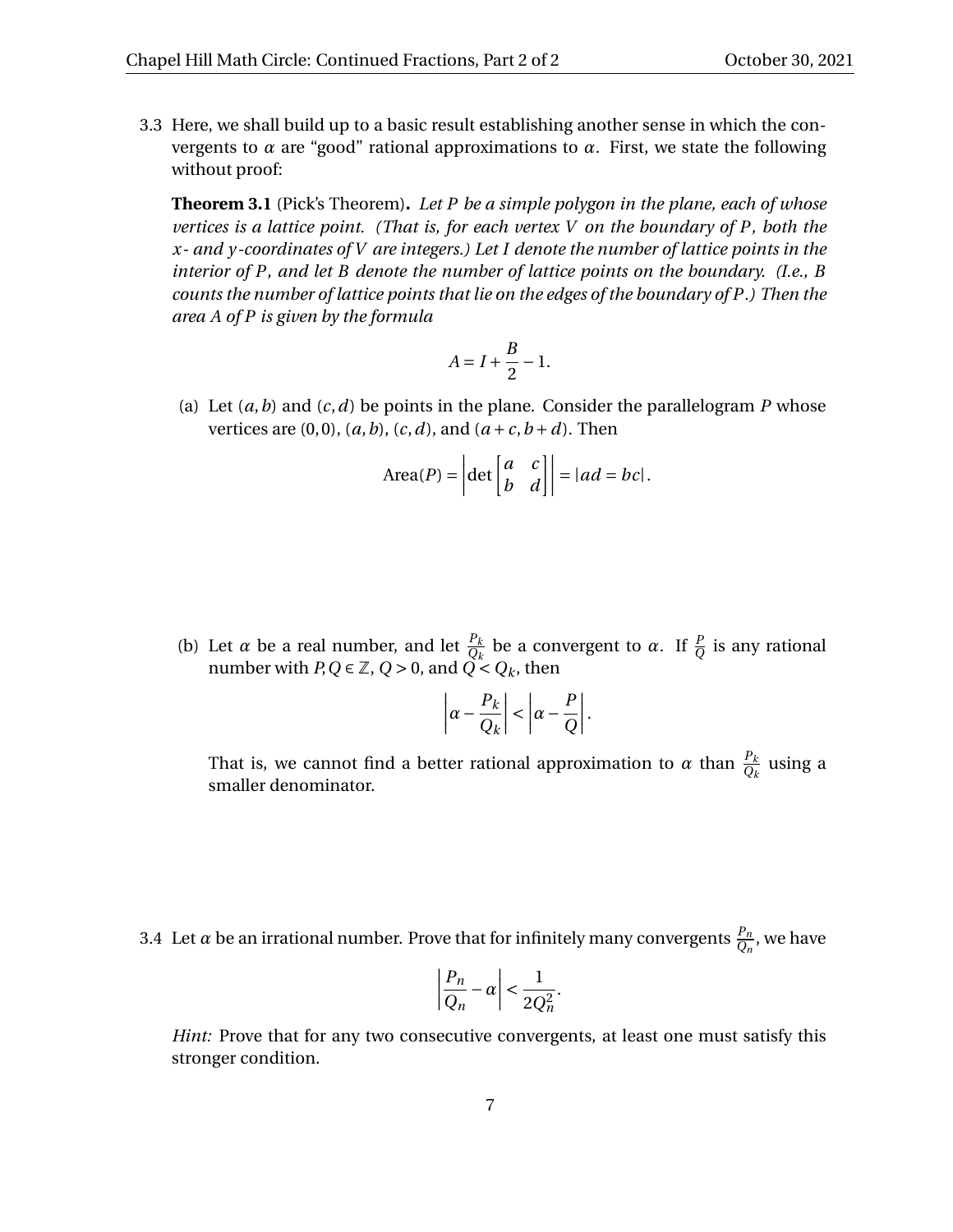*Note:* In general, the best possible result we can obtain is that there are infinitely many convergents such that

$$
\left|\frac{P_n}{Q_n} - \alpha\right| < \frac{1}{\sqrt{5}Q_n^2};
$$

the constant  $\sqrt{5}$  is optimal if and only if *α* is of the form  $\alpha = [a_0; a_1, ..., a_n, 1]$ . Otherthe constant  $\sqrt{5}$  is optimal if and only if *α* is of the form  $\alpha = [a_0; a_1, ..., a_n, 1]$ . Otherwise,  $\sqrt{8}$  is the optimal constant if and only if  $\alpha = [a_0; a_1, ..., a_n, 2]$ . There are a number of other refinements possible.

3.5 Let  $\alpha \in \mathbb{R}$ ,  $P, Q \in \mathbb{Z}$  with  $Q \neq 0$ . If

$$
\left|\alpha - \frac{P}{Q}\right| < \frac{1}{2Q^2},
$$

then  $\frac{p}{Q}$  is a convergent to  $\alpha$ . (This is a partial converse to Exercise [#3.4](#page-6-0)

# **4 Pell's Equation**

Let  $d$  be a positive integer that is not a perfect square. Then  $\sqrt{d}$  is an irrational number, so it must have an infinite continued fraction representation. Using this continued fraction  $sqrt d = [a_0; a_1, a_2,...]$ , we shall solve another Diophantine equation: *[Pell's Equation](https://en.wikipedia.org/wiki/Pell%27s_equation)*, which seeks integer solutions  $(x, y)$  to the equation  $x^2 - dy^2 = 1$ .

4.1 Let  $\frac{p_n}{Q_n}$  be a convergent to  $\sqrt{d}$ . Then

$$
\left|P_n^2 - dQ_n^2\right| < 1 + 2\sqrt{d}.
$$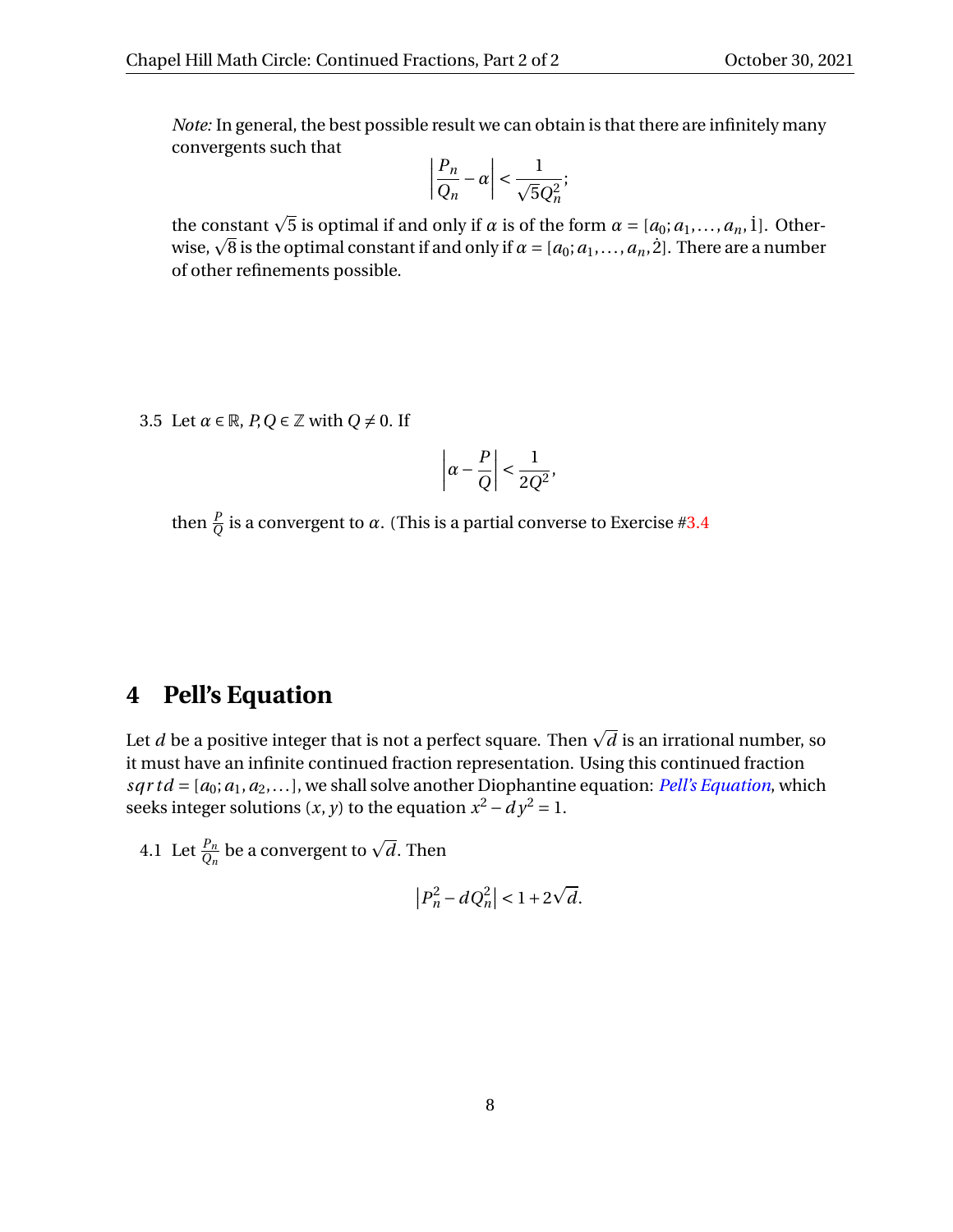<span id="page-8-0"></span>4.2 Let *d* be a positive, nonsquare integer. Then there exists some integer *M* such that for Let *d* be a positive, nonsquare integer.<br>infinitely many convergents  $\frac{P_n}{Q_n}$  to  $\sqrt{d}$ ,

$$
P_n^2 - dQ_n^2 = M.
$$

4.3 Let *d* and *M* be as in Exercise [#4.2.](#page-8-0) Then there exist infinitely many convergents  $\frac{P_n}{Q_n}$  to  $\sqrt{d}$  such that

$$
P_n^2 - dQ_n^2 = M
$$

and we have simultaneously

$$
P_j \equiv P_k \pmod{M}
$$
 and  $Q_j \equiv Q_k \pmod{M}$ .

4.4 Let  $d$  be a positive, nonsquare integer. Then there are infinitely many solutions  $(x, y)$ over the integers such that

$$
x^2 - dy^2 = 1.
$$

4.5 If *d* is as above, and *P*, *Q* are integers such that  $P^2 - dQ^2 = 1$ , then

$$
\left|\frac{P}{Q} - \sqrt{d}\right| < \frac{1}{2Q^2}.
$$